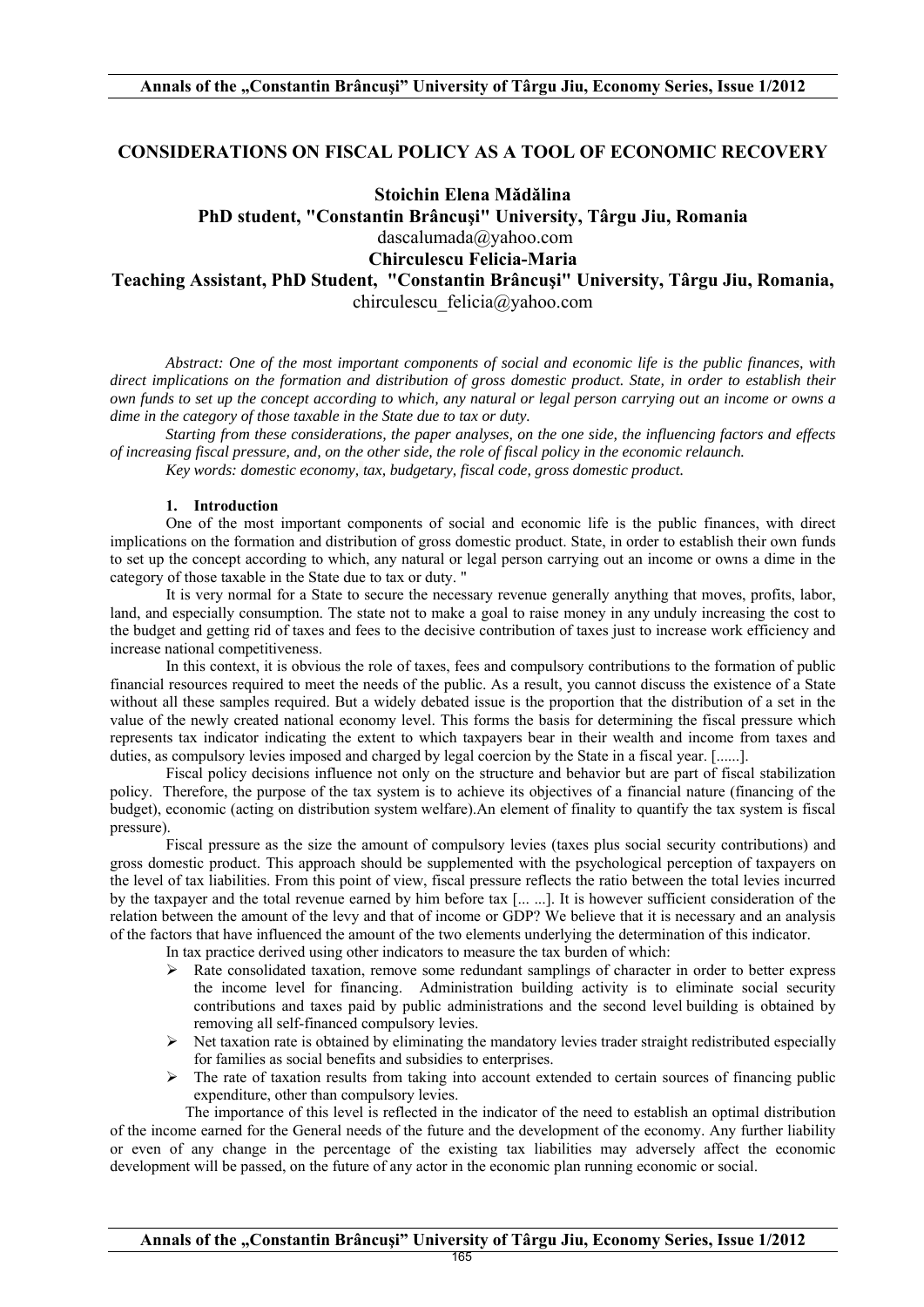# **Annals of the "Constantin Brâncuşi" University of Târgu Jiu, Economy Series, Issue 1/2012**

# **2. Influencing factors and effects of increasing fiscal pressure**

As I noted above, the level of taxation must not be interpreted stricto-senso indicator, but a starting point in an analysis that would highlight the factors that you. The level of taxation is determined and influenced by many factors, among which may be entered:

- $\triangleright$  the economy's capacity to create added value;
- $\triangleright$  efficient use of resources obtained from taxes;
- $\triangleright$  the disproportion between the public and private property; -
- $\geq$  the size of the public needs to be priority in coverage with financial resources at the level of the budget year;
- $\triangleright$  the degree of acceptance by the contributors of budgetary needs and tolerance of mandatory levies;
- $\triangleright$  the type of social organization registered in a given period or another.

This influence makes between tax level and the base represented by gross domestic product (GDP) that there is a correlation with due care.

Effects caused by the increasing fiscal pressure are manifold. Of these the most important are: the possibility to register a decrease in productive efforts due to avoid some obligations that would generate additional mandatory levies; the imposing, stimulated as tax rates are higher (record the orientation towards the black economy or capital to countries of migration with a much more lenient fiscal legislation and with a reduced level of taxation); a process of growth of prices (it's well-known tendency of economic operators to recover tax liabilities incurred on account of the selling price of goods delivered or services rendered, work done) and the default rate of inflation; affecting the level of competitiveness of the economy in plan international (increasing the tax burdens on economic operators may be reflected in the prices of products but also in reducing economic entities of assimilation of technical progress and future development).

## **3. The role of fiscal policy in the economic relaunch**

Fiscal policy may be considered as a series of measures and regulations governing the size and the categories of tax liabilities, the procedures for determining, collecting and checking the budget resources available through taxes and fees, provision of specialist nurse at the level of taxpayers for the correct application of tax legislation. This fundamental component of General State policy provides a set of levers which influencing processes processes conducted at the economy as a whole.

In order to obtain favorable results, resulting in a process of economic growth, public authorities shall establish strategic objectives with specific actions and measures intended to ensure the necessary financial resources. In our country, the fiscal measures adopted in the plan after the transition to as were passed in a gradual process of setting up a tax system and thus on the level of fiscal pressure borne by taxpayers.

Since 1990, and so far the level of taxation has changed constantly, both in terms of gross domestic product variation and depending on the variation of income tax. In this sense can be identified four significant periods in economic development, as follows:

- $\geq 1990-1992$ , considered to be a stage of decline, in which there has been a reduction from 40.8 billion. \$ to 19.6 billion \$;
- the period 1993-1999, in which there is a moderate growth of GDP, with 16-billion-dollar;<br>• 2000-2008 period. marked by a boom "of the gross domestic product which raised from
- ¾ 2000-2008 period, marked by a boom "of the gross domestic product which raised from 40,2 billion. euro at 136,8 billion. euro; in 2000, GDP grew in real terms by 1.6%, compared to the previous year; 2008 was the last in which Romania's GDP grew at a rate of 7.1%, reaching 503,9 billion. lei (136,8 billion);
- $\triangleright$  the fourth stage is the period after 2010 and until now, considering that Romania, from the technical point of view, has entered into recession in 2009, when gross domestic product has fallen for two consecutive quarters, from 503,9 billion lei in 2008 to 491,2 billion lei in 2009; economic growth was negative in 2009 with a high level, 8%, while in 2010 the find of-1.3%; the only positive aspect for 2009 was the reduction of imports (-11.1%) and increased exports (2.9%), but not necessarily as a result of a friendly policies but especially as a result of the phenomenon of reduction in demand worldwide.

| Year | Gross domestic product | Deflator GDP (compared to n-1) | <b>Real GDP</b> |
|------|------------------------|--------------------------------|-----------------|
|      | (million lei)          | $-$ % –                        |                 |
| 1990 | 85,80                  | 113,6                          | 755,19          |
| 1991 | 220,00                 | 295,1                          | 746,83          |
| 1992 | 600,00                 | 300,0                          | 681,03          |
| 1993 | 2000,00                | 327,4                          | 691,25          |
| 1994 | 4970,00                | 239,1                          | 718,20          |
| 1995 | 7210,00                | 135,3                          | 769,31          |
| 1996 | 10900,00               | 145,3                          | 799,45          |

#### **Table No. 1 Evolution of GDP in Romania in the period 1990-2010**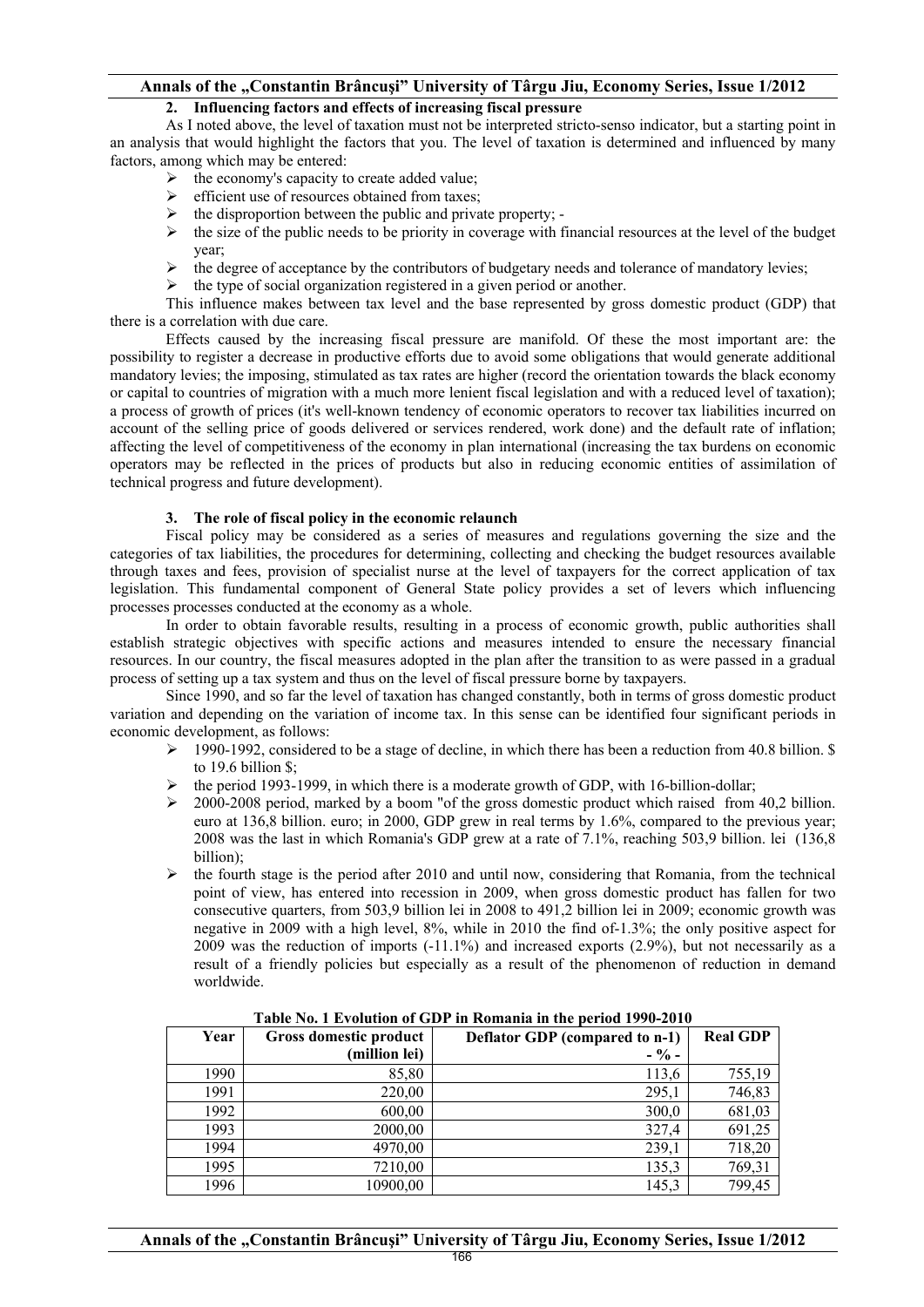|      |           | Annals of the "Constantin Brâncuși" University of Târgu Jiu, Economy Series, Issue 1/2012 |          |
|------|-----------|-------------------------------------------------------------------------------------------|----------|
| 1997 | 25200,00  | 247,3                                                                                     | 750,68   |
| 1998 | 33800,00  | 154,2                                                                                     | 719,48   |
| 1999 | 54500,00  | 148,7                                                                                     | 706,39   |
| 2000 | 70654,10  | 145,4                                                                                     | 715,55   |
| 2001 | 116768,10 | 137,4                                                                                     | 756,27   |
| 2002 | 151475,00 | 123,5                                                                                     | 794,68   |
| 2003 | 197600,00 | 119,4                                                                                     | 867,47   |
| 2004 | 246372,00 | 115,8                                                                                     | 938,60   |
| 2005 | 287186,00 | 110,8                                                                                     | 989,20   |
| 2006 | 344650,00 | 106,5                                                                                     | 1.249,18 |
| 2007 | 416006,80 | 104,8                                                                                     | 1.438,25 |
| 2008 | 514700,00 | 107.8                                                                                     | 1.649,80 |
| 2009 | 491000,00 | 105,59                                                                                    | 1.534,71 |
| 2010 | 513600.00 | 106,09                                                                                    | 1469,86  |

**Source: insse, own calculations** 



During the period under review, there have been changes to the tax revenue both in terms of volume and structure, as a direct result of the evolution of economic and fiscal measures adopted. Thus, fiscal policy always promoted did not bring the stability required to develop a harmonious and sustainable economic environment and no increase in real incomes of the State budget tax revenues. evolution during the analysis period is presented in table 2 and chart number in the nr. 2.

| Year                 | Income tax | <b>Direct taxes</b><br>mld. Lei | Indirect taxes mld. lei |
|----------------------|------------|---------------------------------|-------------------------|
| 1991                 | 479,4      | 278,9                           | 200,5                   |
| 1992                 | 1291,8     | 789,4                           | 502,4                   |
| 1993                 | 3654,4     | 1.880,5                         | 1.773,9                 |
| 1994                 | 8318,8     | 4.550,4                         | 3.768,4                 |
| 1995                 | 12454,5    | 6.340,6                         | 6.113,9                 |
| 1996                 | 17523      | 8.532,6                         | 8.990,4                 |
| 1997                 | 40051      | 20.516,7                        | 19.534,3                |
| 1998                 | 60677,9    | 22.714,2                        | 37.963,7                |
| 1999                 | 85019      | 26.560,8                        | 58.458,2                |
| 2000                 | 114394,5   | 31.472,5                        | 82.922                  |
| 2001                 | 137277,1   | 41.146,3                        | 96.124,7                |
| 2002                 | 167752,4   | 41.851,2                        | 125.901,2               |
| 2003                 | 236022,7   | 50.193                          | 185.829,7               |
| 2004                 | 302527     | 75.854                          | 226.673                 |
| 2005                 | 345312     | 89.625                          | 255.687                 |
| 2006                 | 379002     | 118.493                         | 260.509                 |
| 2007                 | 448242     | 149.316                         | 298.926                 |
| 2008                 | 551336     | 190.174                         | 361.162                 |
| 2009                 | 481529     | 167.967                         | 317.898                 |
| <b>Source: insse</b> |            |                                 |                         |

| Table No. 2 evolution of income tax in Romania in the period 1990-2010 |  |
|------------------------------------------------------------------------|--|
|                                                                        |  |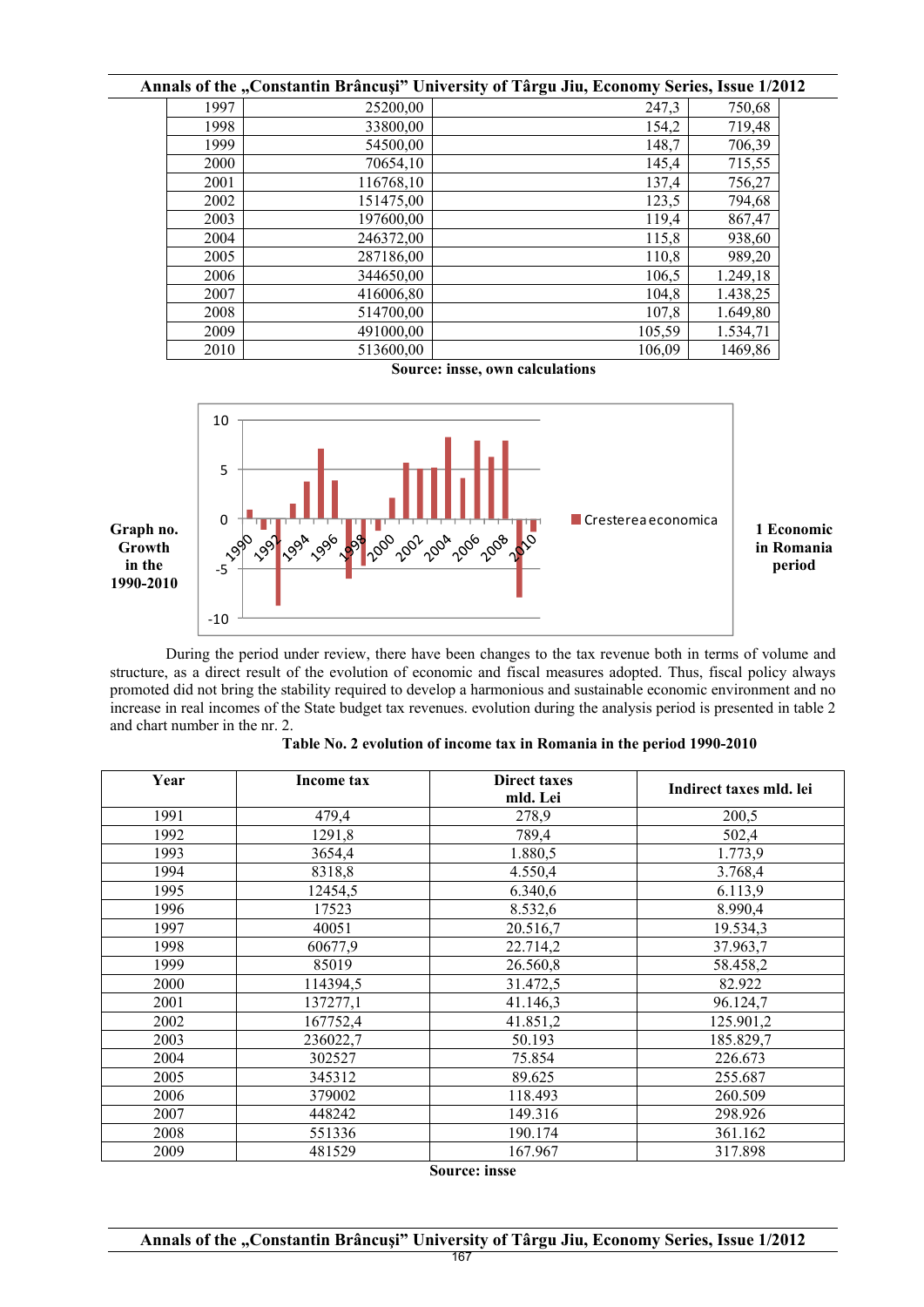## **Annals of the "Constantin Brâncuşi" University of Târgu Jiu, Economy Series, Issue 1/2012**

From information submitted it appears that the increased tax revenue permanently since 1990 to 2008, when the effects of the economic crisis began to feed through to the full year 2009 was marked by a decrease in tax receipts visible. Many companies have either ceased or were unable to honour its tax obligations.

Change in gross domestic product, and not only led to changes in the terms of the level of taxation in Romania, because as we know the degree of tax shall be calculated by reporting all revenue collected tax from the State budget to the gross domestic product.

Using data corresponding to the income tax and gross domestic product in the period under review have determined the appropriate level of taxation in table 3.

| Year | <b>Actual income tax</b> | Real gross domestic product | Level of taxation $(\% )$ |
|------|--------------------------|-----------------------------|---------------------------|
| 1991 | 162,45                   | 746,83                      | 21,75                     |
| 1992 | 145,92                   | 681,03                      | 21,43                     |
| 1993 | 126,08                   | 691,25                      | 18,24                     |
| 1994 | 120,04                   | 718,20                      | 16,71                     |
| 1995 | 132,82                   | 769,31                      | 17,27                     |
| 1996 | 128,62                   | 799,45                      | 16,09                     |
| 1997 | 118,87                   | 750,68                      | 15,84                     |
| 1998 | 116,79                   | 719,48                      | 16,23                     |
| 1999 | 110,05                   | 706,39                      | 15,58                     |
| 2000 | 101,84                   | 715,55                      | 14,23                     |
| 2001 | 88,94                    | 756,27                      | 11,76                     |
| 2002 | 88,01                    | 794,68                      | 11,07                     |
| 2003 | 103,71                   | 867,47                      | 11,95                     |
| 2004 | 114,79                   | 938,60                      | 12,23                     |
| 2005 | 118,21                   | 989,20                      | 11,95                     |
| 2006 | 137,37                   | 1.249,18                    | 11,00                     |
| 2007 | 154,97                   | 1.438,25                    | 10,77                     |
| 2008 | 176,74                   | 1.649,80                    | 10,71                     |
| 2009 | 149,99                   | 1.534,71                    | 9,77                      |





It should

be noted, however, that the tax revenue they knew the changes, the reversals of the ratio between the income generated by the direct and indirect taxes. If during the period 1991-1995 the main direct taxes in the purchase of the place owned incomes to the State budget, in the period ahead, in particular in the period 1998-2000, the State's tax revenue were formed mainly on the basis of indirect taxes.

That is the high level of revenue from indirect taxes to offset lower revenue from direct taxes, explainable by the growth in consumption, but also by increasing the size of the mandatory contributions in GDP due to measures of increasing fiscal pressure on labour. A highlight of this report, we consider meaningful plot the direct and indirect tax pressure, in 1991 and 2009: